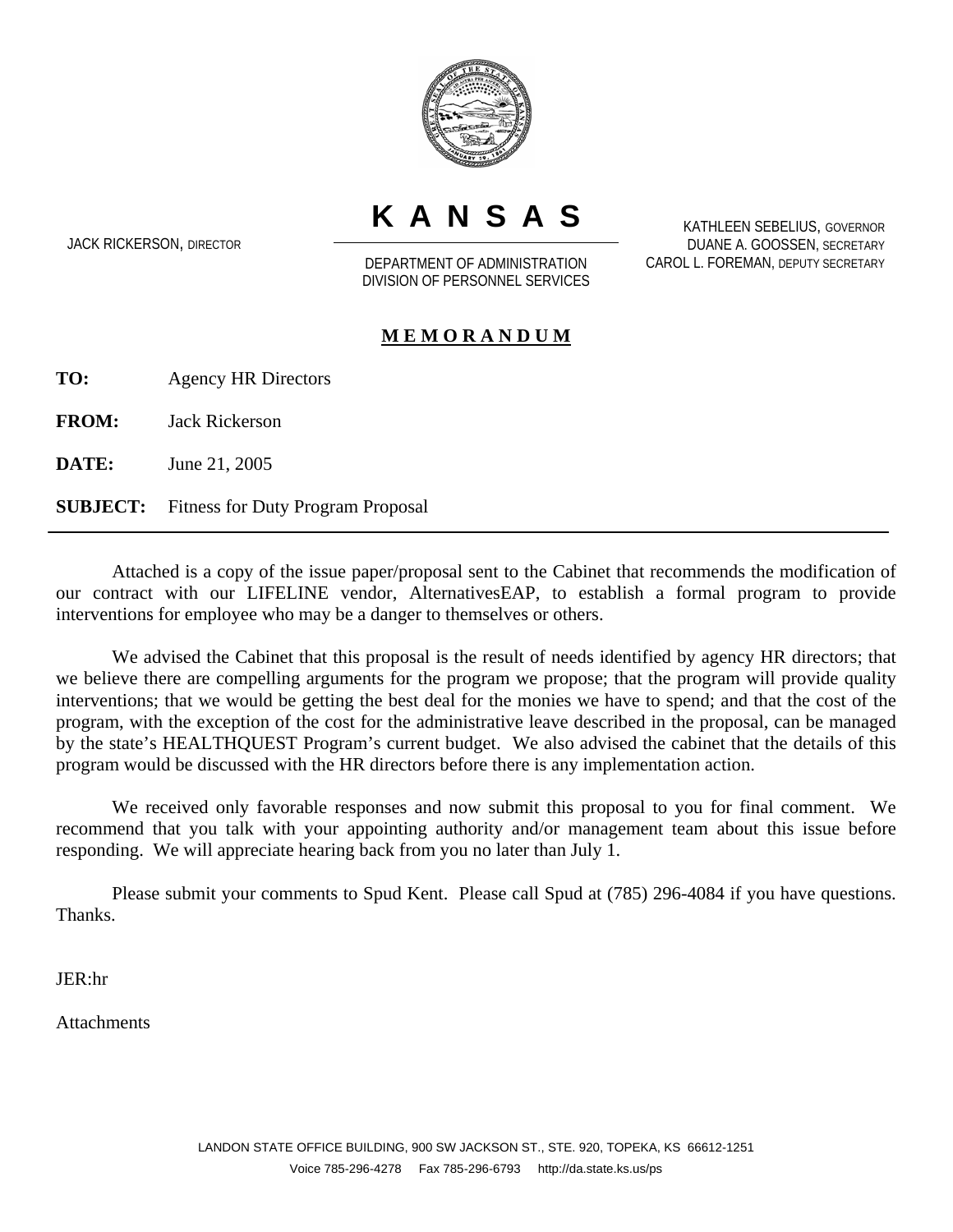## **HEALTHQUEST FITNESS FOR DUTY PROGRAM Issue Paper and Proposal July, 2005**

#### **Issue to be Addressed**

We increasingly hear about situations in which employees exhibit behaviors that pose a threat to themselves, co-workers, and customers in the work place. The consequences of the school tragedies at Columbine and Red Lake are grim reminders that similar tragedies can happen anywhere. As an employer, we have the responsibility to recognize behaviors in employees that signal potentially dangerous situations, and the resources and ability to react in a swift but fair manner. We also want to make every effort to preserve our investment in those employees who have served us well, but have encountered personal difficulties that have gotten out of control.

#### **Existing Options**

The State of Kansas has not had a specific program that agencies could access when dealing with a potentially dangerous employee. Historically, state agencies have not given employees a mandatory referral to LIFELINE, the employee assistance program, except in the case of employees who fail drug tests. Options for dealing with employees who exhibit threatening behavior have largely been limited to "suggesting" that they contact the EAP or initiating the progressive disciplinary process. We know that some of our state agencies, on their own, have intervened and proactively assisted employees in a limited number of these instances. However, this has been at a considerable cost and agency time because agencies, with limited experience and expertise in these types of situations, have had to arrange for and pay professionals to diagnose and treat the troubled employees and manage the process of the employee's return to work.

In response to agency requests to HealthQuest staff during the past year, we asked AlternativesEAP, the vendor that administers the LIFELINE program, to manage six incidents dealing with employees who exhibited acute and potentially dangerous behavior in the work place. These were situations in which the agencies involved did not believe the employee would contact LIFELINE on their own. In each case, the employee was released from work and given a mandatory referral to LIFELINE. AlternativesEAP, in turn, immediately arranged for the employee to follow a step-by-step, deadline-based protocol that included psychological or psychiatric testing and evaluation, treatment plan development, and ultimately a fitness for duty release for return to work. In most cases, the time period between release from work and return to work was less than 30 days.

#### **Proposal**

The Division of Personnel Services believes that because of the increasing frequency of these occurrences, the state should put a program in place to relieve agencies of the financial burden and to provide consistent case management and return to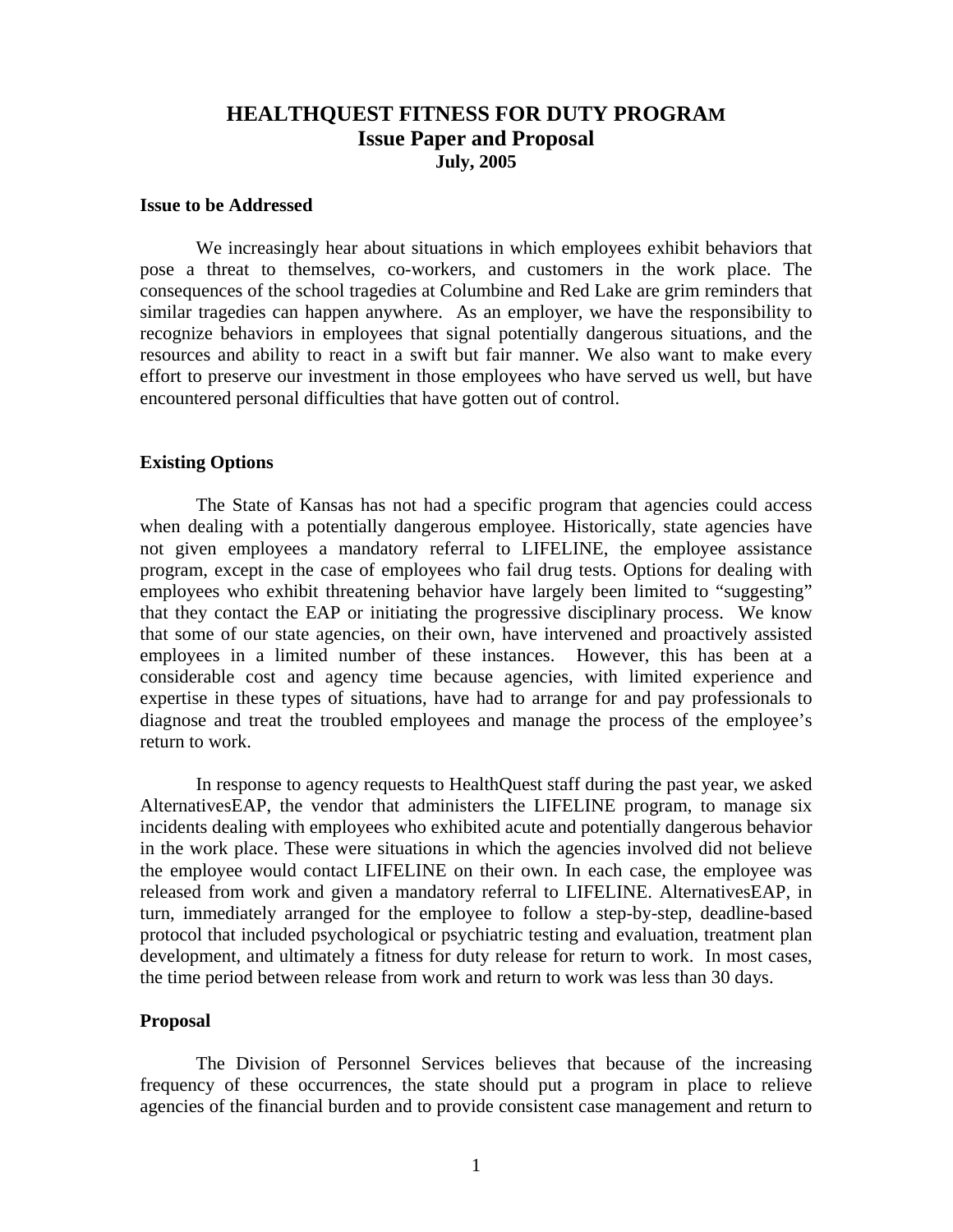work policies. As we considered our options, we contacted AlternativesEAP, because of their success in providing counseling services to employees when self-initiated. It seemed reasonable that they would manage mandatory referrals with the same expertise and that it would be advantageous, due to our relationship with this vendor, and cost effective to expand an existing contract. We have worked with them for several months to develop a program that meets our goals.

We propose to formalize this service and amend our existing contract with AlternativesEAP to include the cost of these services for up to 15 cases per year. The HealthQuest program would bear this cost of \$14,250. Any additional cases beyond the 15 would be paid by the referring agency at a cost of \$1,200 each. If we do enter into an agreement, AlternativesEAP would not charge agencies for the six cases they have already handled, nor would the six cases count toward the 15 per year. We consider this to be a real bargain.

The advantage in using this service offered by our vendor is that it already has in place a *managed* network of diagnosticians and caregivers who will see employees quickly, analyze their situations, and develop treatment plans that we consider to be cost effective. The program we are proposing is not designed to address employees with chronic disciplinary or work performance problems, but rather employees who exhibit sudden behavioral changes and who pose a potential threat to themselves or others in the work place.

#### **Other Considerations**

In order to administer this program within the requirements of federal law and state regulations, and to be fair and consistent, matters such as FMLA compliance, accounting for time away from work, and fitness for return to work must be considered. These issues have been addressed in the attachment entitled "State of Kansas Fitness-for-Duty Referrals." This attachment may be used as a guide for Human Resource Managers when using this program. In brief, we are proposing that employees who are relieved from duty and receive a mandatory referral to the EAP under the conditions of this program, be placed on administrative leave pending a decision on FMLA certification. After that, employees would be required to use accrued leave time or compensatory time. Administrative leave costs fall to the agency.

Given the requirements of the FMLA, we believe the safest approach, to ensure we do not violate federal law in these instances, is to initially grant administrative leave. Our limited experience indicates that FMLA determinations can be made within seven calendar days, the equivalent of five working days. While we would need more experience to see if determinations can continue to be made within that timeframe, we cannot imagine a circumstance that would require more than ten working days of administrative leave.

If we move ahead with this program, we would track and report on the use of administrative leave. We could always turn to the other option, having the employee use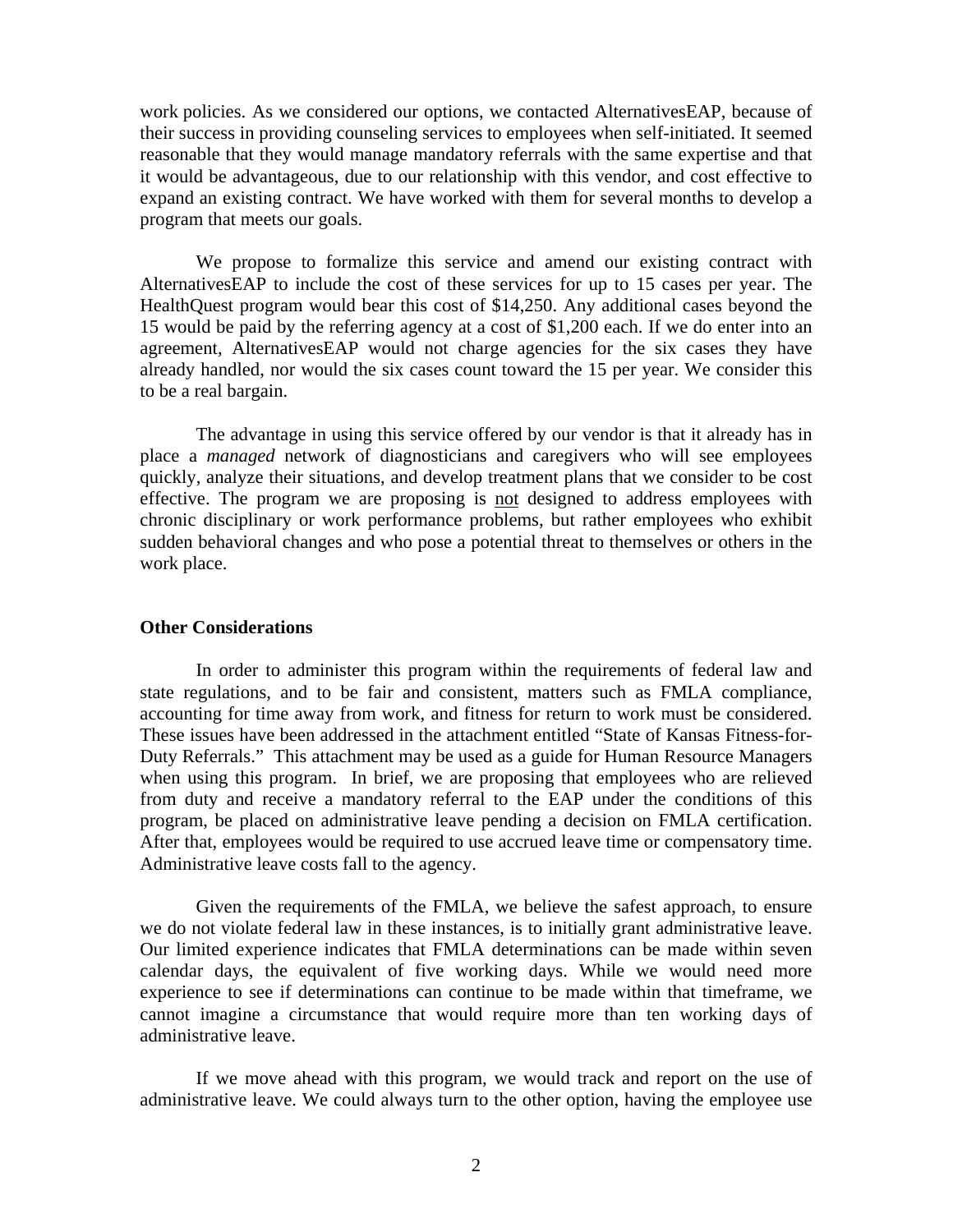his or her accumulated leave or be placed on leave without pay, if the use of administrative leave becomes too burdensome. However, again, there are greater risks with that option.

#### **Summary**

The LIFELINE Fitness for Duty program sponsored by HealthQuest would be an important employee assistance program capability. It provides a distinct advantage to agencies that experience the type of employee incidents that qualify for this program because the initial cost of professional help is arranged and paid for by HealthQuest, and managed by a vendor with expertise in this area. The managed care aspect helps get the employee back to work as soon as possible and it benefits employees because it provides them with the opportunity to get needed help at a time when they may not be inclined to seek help on their own. While we hope that situations this program addresses are infrequent, the program would be valuable resource that would provide needed help to employees, their agencies, and the State of Kansas.

#### **Next Steps**

We believe the Cabinet's response to this proposal would be representative of the response from the heads of all state agencies. We ask that you review this program and provide comments, including your thoughts on whether or not administrative leave should be granted. If you support the program we are recommending, we will forward this information to agency HR managers for review and comment. If there are no objections from the HR managers, we would proceed with modifying the contract with AlternativesEAP and implementing the program.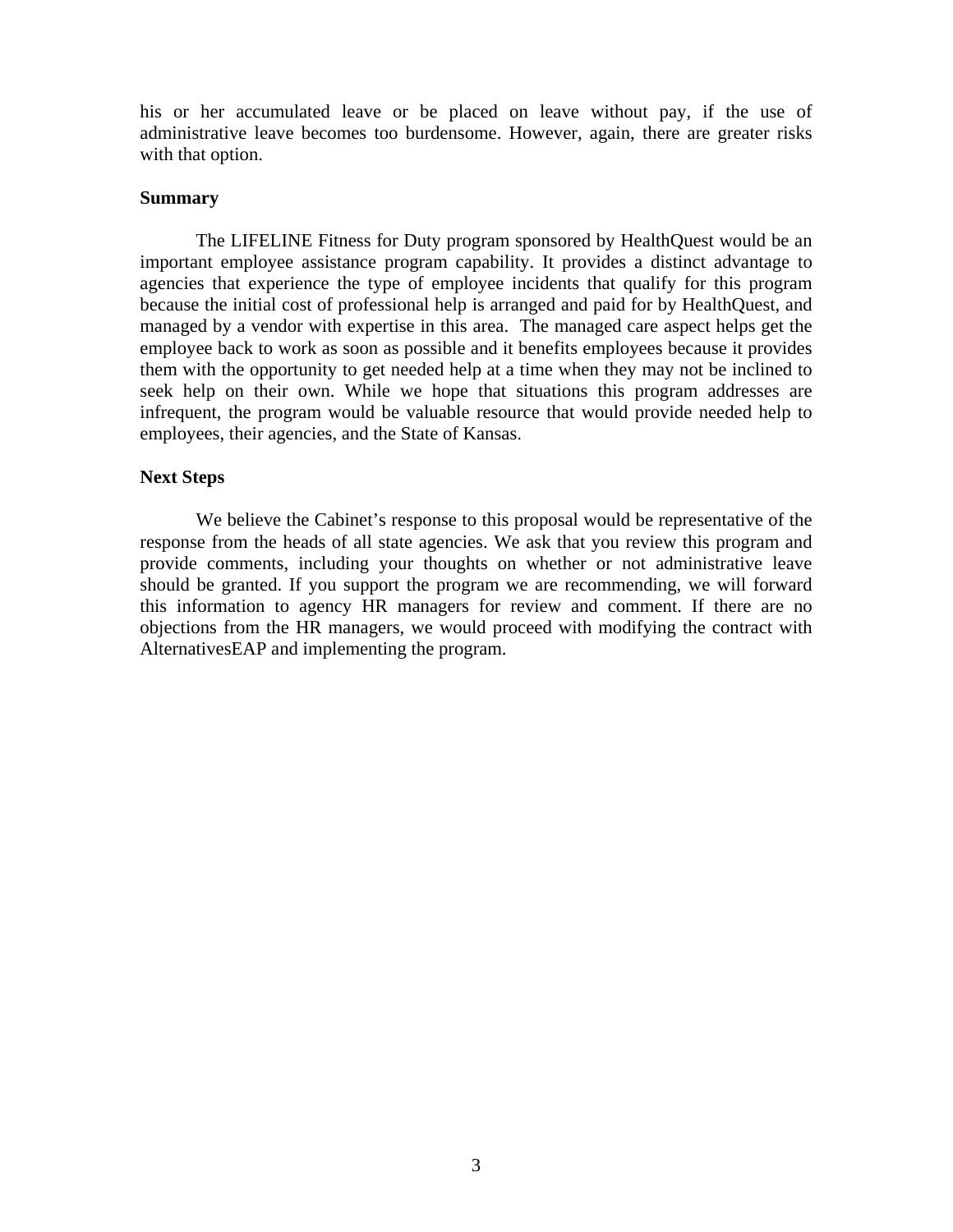# **State of Kansas Fitness-For-Duty Referrals Procedures for Agencies July, 2005**

This program is not designed to address chronic disciplinary problems, but sudden behavioral changes in employees that may pose a potential threat to self or others in the work place.

- 1. The Agency Human Resources Director contacts the HealthQuest representatives to discuss the case and initiate coordination with LIFELINE. The LIFELINE vendor, AlternativesEAP, will also provide consultation if requested. The facts of the case will be evaluated to determine if they meet the criteria for the Fitness for Duty program and the agency will be advised on how to proceed. Generally, these criteria may include, but are not limited to:
	- Suicidal statements or behaviors, or personal expressions of mental instability.
	- Statements or behaviors, or personal expressions that would indicate potential violence toward supervisor, co-workers or customers.
	- One or more comments or complaints, whether from within the Agency or external, regarding the use of inappropriate physical or verbal conduct, or any conduct indicating an inability to exercise self-control and self-discipline.
	- An abrupt and negative change in customary behavior, such as irrational verbal, physical, or emotional actions including delusions, hallucinations, or impulsiveness that poses a threat to the work place environment.
- 2. If the case meets one or more of the criteria, the Agency HR Director should then contact the Vice President of Clinical Services at AlternativesEAP with the employee's name and pertinent background information which would include information relating to the specific instance that triggered the referral. .
- 3. The Agency HR Director will relieve the employee from duty and instruct the employee to call LIFELINE within 24 hours to make an appointment. The Agency HR Director should inform the employee that he or she cannot return to work without a Fitness for Duty statement issued by the health care provider.

The Agency HR Director should also make a preliminary determination as to whether the employee meets employment eligibility criteria for FMLA at this time. If he or she does:

- Assume that the employee meets medical criteria for FMLA, and issue FMLA medical certification forms.
- Inform the employee that he or she is released from duty until a certification for fitness for duty is received.
- Do not tell the employee he or she has a medical condition or mental health condition – that will be for the health care professionals to decide.
- Do not contact any of the employees' health care providers or providers chosen by the EAP at any time.
- Tell the employee that he or she will be on administrative leave until a determination is made regarding FMLA certification. After that, the employee will have the options of using accrued VL, SL, DD, compensatory time. If the employee has no